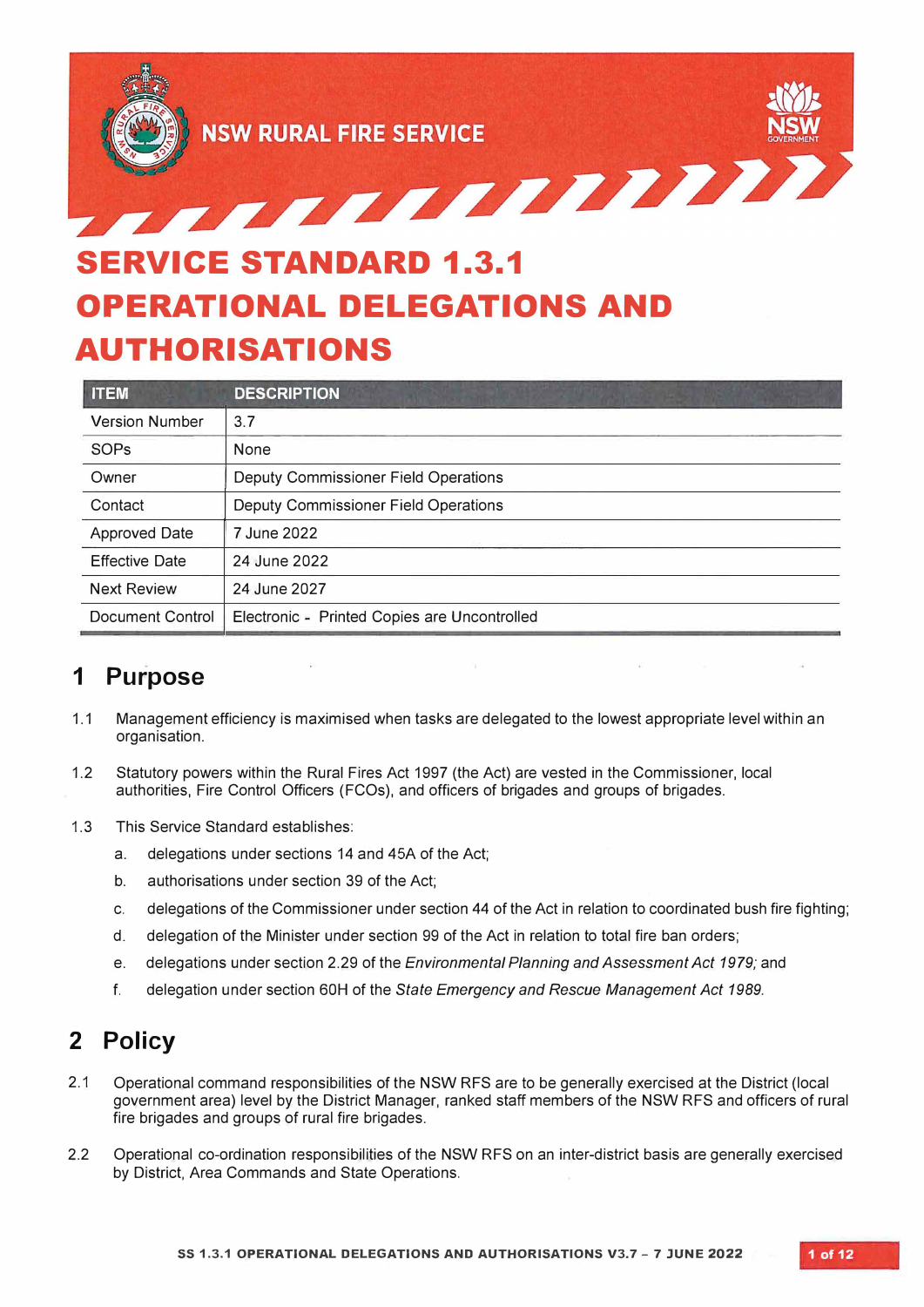- 2.3 Liaison and administrative responsibilities of the NSW RFS are also exercised at District, Area Command and State level.
- 2.4 All operational intelligence and command responsibilities of the Commissioner are generally exercised through the State Operations Centre.
- 2.5 The Commissioner may delegate responsibilities by virtue of section 14 and section 39 of the Act, and for coordinated bush fire fighting activities relating to incidents under section 45A of the Act.
- **Note:** Only functions clearly identified in the Act as belonging to the Commissioner are delegated in the Instruments of Delegation. Normal command arrangements do not require formal delegation and operate through the chain of command in accordance with established procedures.

### **3 Related documents**

- **>** *Rural Fires Act 1997*
- **>** *Rural Fires Regulation 2022*
- **>** Service Standard 1.2.1 NSW RFS Ranking and Rank Insignia
- **>** Service Standard 4.2.2 Fire Permits
- **>** Policy P6.1.3 Environmental Assessment for Bush Fire Hazard Reduction Works

## **4 Amendments**

| <b>AMENDMENT</b><br><b>DATE</b> | <b>VERSION</b><br><b>NO</b> | <b>DESCRIPTION</b>                                                                                                                                                                                                                                                                                                                                                                                                                                                                                                                                                  |  |
|---------------------------------|-----------------------------|---------------------------------------------------------------------------------------------------------------------------------------------------------------------------------------------------------------------------------------------------------------------------------------------------------------------------------------------------------------------------------------------------------------------------------------------------------------------------------------------------------------------------------------------------------------------|--|
| 1 September 1999                | 1.0                         | Initial release                                                                                                                                                                                                                                                                                                                                                                                                                                                                                                                                                     |  |
| 21 May 2001                     | 1.1                         | Instrument of Delegation 22(2A)                                                                                                                                                                                                                                                                                                                                                                                                                                                                                                                                     |  |
| 1 July 2001                     | 1.2                         | Instrument of Delegation re. Service Level Agreement                                                                                                                                                                                                                                                                                                                                                                                                                                                                                                                |  |
| 1 August 2002                   | 1.3                         | Instrument of Delegation re Permits                                                                                                                                                                                                                                                                                                                                                                                                                                                                                                                                 |  |
| 26 September 2002               | 1.4                         | Instrument of Delegation                                                                                                                                                                                                                                                                                                                                                                                                                                                                                                                                            |  |
| 1 November 2002                 | 1.5                         | Instrument of Delegation table p.5.                                                                                                                                                                                                                                                                                                                                                                                                                                                                                                                                 |  |
| April 2003                      | 2.0                         | Service Standard revised                                                                                                                                                                                                                                                                                                                                                                                                                                                                                                                                            |  |
| 23 December 2003                | 2.1                         | Instrument of Delegation p.8                                                                                                                                                                                                                                                                                                                                                                                                                                                                                                                                        |  |
| 27 May 2005                     | 2.2                         | Instrument of Delegation Reg. 9                                                                                                                                                                                                                                                                                                                                                                                                                                                                                                                                     |  |
| 5 March 2007                    | 2.3                         | Instrument of Delegation Reg. 9 and Reg. 40<br>⋗<br>Instrument of Delegation s62A, s68, s69(1), s69(2) & (3)<br>$\blacktriangleright$<br>s70, s70(3), s73, s74, s74C, s74D, s74E(a), s74E(b), s74G<br>s74H, s100B, s100F<br>> Instrument of Delegation pertaining to Section 79BA of the<br>Environmental Planning and Assessment Act, 1979<br>> All references to Executive Director Risk Management updated to<br><b>Executive Director Community Safety</b><br>> References to Phil Koperberg, Commissioner updated to Rob Rogers,<br><b>Acting Commissioner</b> |  |
| 21 January 2009                 | 3.0                         | Update titles and delegations post realignment<br>⋗<br>Incorporates SS 1.1.3A Supplementary Delegations - Unincorporated<br>$\blacktriangleright$<br>Area of NSW v1.2                                                                                                                                                                                                                                                                                                                                                                                               |  |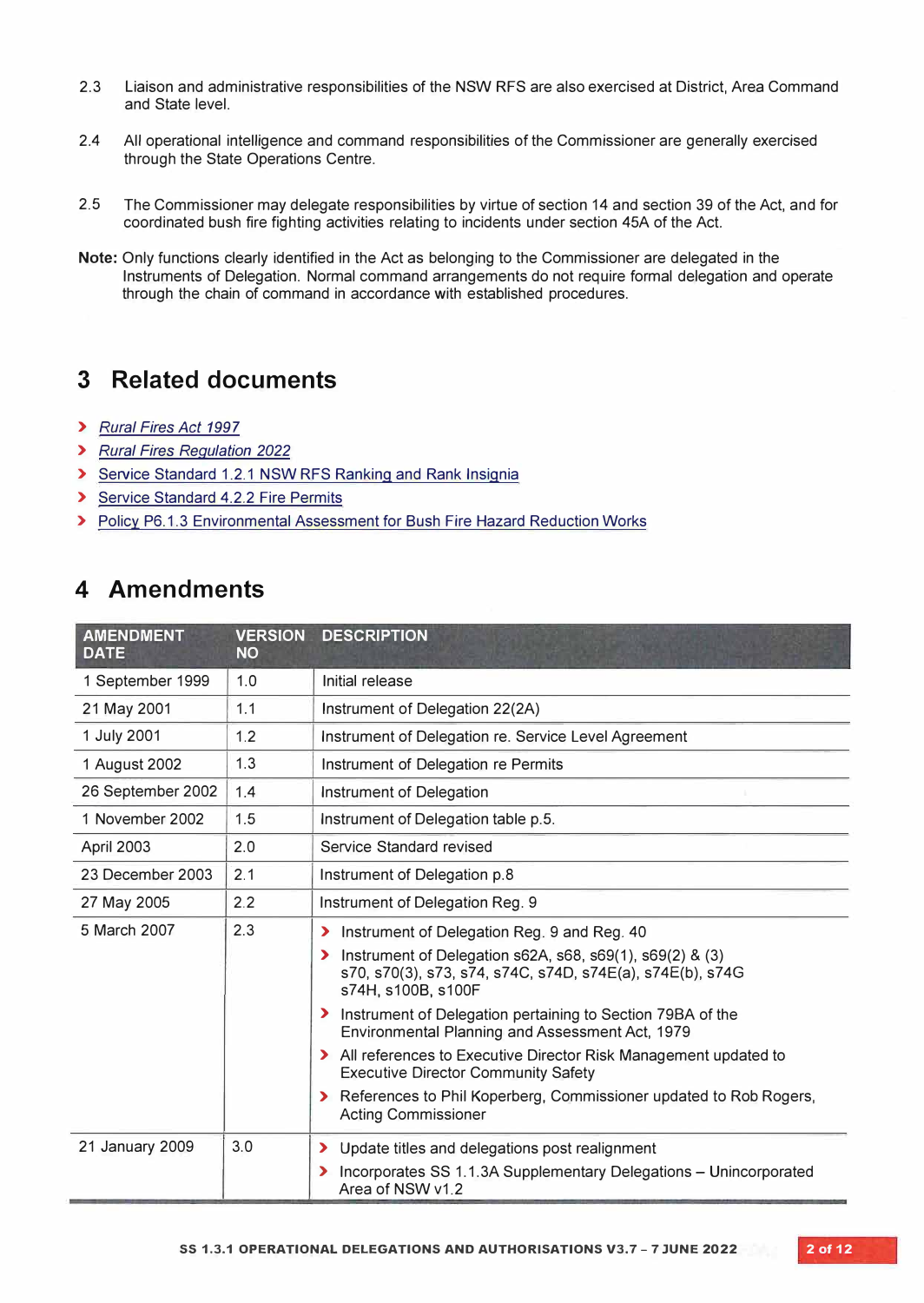| <b>AMENDMENT</b><br><b>DATE</b> | <b>VERSION</b><br><b>NO</b> | <b>DESCRIPTION</b>                                                                                                                 |
|---------------------------------|-----------------------------|------------------------------------------------------------------------------------------------------------------------------------|
| 29 October 2009                 | 3.1                         | Instruments of Delegations updated to reflect current practice and<br>⋗<br>changes arising from the Rural Fires Amendment Act 2009 |
| 14 December 2010                | 3.2                         | Updated to reflect current practice and position titles<br>$\blacktriangleright$                                                   |
| 19 December 2011                | 3.3                         | Reviewed to ensure recent delegations relating to NSPs are in place                                                                |
| 6 November 2012                 | 3.4                         | New delegation for DOS to delegate inspection and other NSP activities<br>$\blacktriangleright$                                    |
| 19 March 2013                   | 3.5                         | New delegation for ranked officer Level 1 and above as a result of the<br>2012 rank review                                         |
| 22 November 2013                | 3.6                         | Instrument of Delegation for certification of participation in emergency<br>operations                                             |
| 7 June 2022                     | 3.7                         | Repeals and remakes SS1.3.1 v3.6<br>$\blacktriangleright$                                                                          |
|                                 |                             | Changed title from "Delegations and Authorisations" to "Operational<br>Delegations and Authorisations"                             |
|                                 |                             | Complete review to align with Area Management Model and HQ<br>functional realignment                                               |

 $\rightarrow$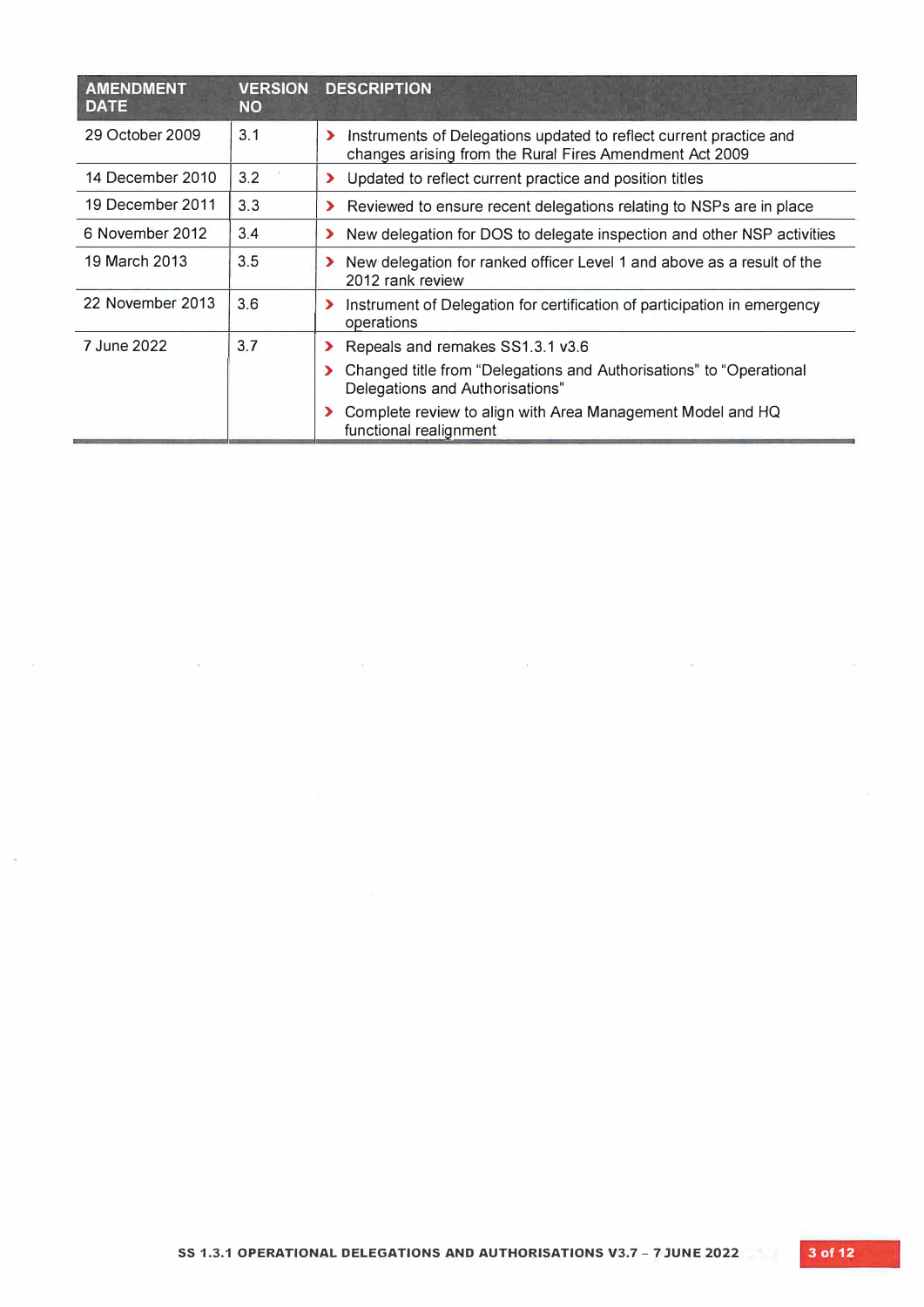I, **ROB ROGERS,** Commissioner of the NSW Rural Fire Service, pursuant to the provisions of sections 14, 39, and 45A of the *Rural Fires Act 1997* (the Act) extend the delegations listed below, whether in a permanent or acting capacity (such acting capacity having been formally authorised):

| <b>REFERENCE</b>         | <b>OFFICER</b>                                                                                       | <b>DELEGATION</b>                                                                                                                                                                                                        |  |
|--------------------------|------------------------------------------------------------------------------------------------------|--------------------------------------------------------------------------------------------------------------------------------------------------------------------------------------------------------------------------|--|
| s9(1)(a1)                | <b>Deputy Commissioner</b><br><b>Director State Operations</b><br><b>State Operations Controller</b> | To issue public warnings about bush fires and bush fire<br>threats in the State for the purpose of protecting life and<br>property.                                                                                      |  |
| s12(2)                   | Deputy Commissioner Field Operations                                                                 | Determination and allocation of duties for positions attached to<br>the State Operations Centre.                                                                                                                         |  |
| $s15$ *                  | Not delegated - remains with<br>Commissioner                                                         | Decision to form an operational rural fire brigade.                                                                                                                                                                      |  |
| $s15$ *                  | Deputy Commissioner Field Operations<br><b>Director Area Operations</b><br>Area Commander            | Decision to form an operational support rural fire brigade.                                                                                                                                                              |  |
| $s17(1)$ *               | Not delegated - remains with<br>Commissioner                                                         | Decision to disband an operational rural fire brigade.                                                                                                                                                                   |  |
| $s17(1)$ *               | Deputy Commissioner Field Operations<br><b>Director Area Operations</b><br>Area Commander            | Decision to disband an operational support rural fire brigade.                                                                                                                                                           |  |
| $s18*$                   | <b>Director Area Operations</b><br>Area Commander<br><b>District Manager</b>                         | Determine territory of a rural fire brigade and appoint officers.                                                                                                                                                        |  |
| S20*                     | <b>District Manager</b>                                                                              | Maintain and ensure accurate register of members of rural fire<br>brigade using approved organisational systems.                                                                                                         |  |
| s22(2A)                  | All officers of the Service of and above<br>the rank of Officer Level 1                              | Powers and functions conferred on the Commissioner by<br>section 22(2A) of the Act.                                                                                                                                      |  |
| <u>s29</u>               | All officers of the Service of and above<br>the rank of Officer Level 3                              | Authorise entry of premises without giving notice in a particular<br>case.                                                                                                                                               |  |
| s31                      | All officers of the Service of and above<br>the rank of Officer Level 3                              | Authorise use of force to enter premises in a particular case<br>and give notice in accordance with s31(3) of the Act.                                                                                                   |  |
| s33B                     | Any member of the NSW RFS approved<br>by the Deputy Commissioner Field<br>Operations                 | Enter and inspect any land for the purposes of investigating<br>the cause or origin of any fire.                                                                                                                         |  |
| <b>s33C</b>              | Deputy Commissioner Field Operations<br><b>Director State Operations</b>                             | Apply to an authorised officer for a search warrant for any land<br>for the purposes of the investigation of the cause or origin of<br>any fire.                                                                         |  |
| s35                      | <b>Deputy Commissioner Field Operations</b>                                                          | Appoint acting Fire Control Officer.                                                                                                                                                                                     |  |
| s37(4)                   | Deputy Commissioner Preparedness<br>and Capability                                                   | Approve standard of facilities and accommodation.                                                                                                                                                                        |  |
| <u>s44</u>               | <b>Deputy Commissioner Field Operations</b><br>(only in the absence of Commissioner)                 | In the Commissioner's absence, take charge of bush fire<br>fighting operations and prevention measures in the conditions<br>defined in this section.                                                                     |  |
| s62A                     | <b>Deputy Commissioner Field Operations</b><br><b>Director Operations Support</b>                    | Conduct performance audit of bush fire management plans.<br>Make enquiries to determine whether or not bush fire hazard<br>reduction work has been carried out in accordance with any<br>bush fire risk management plan. |  |
| s62C - s62H<br>inclusive | <b>Deputy Commissioner</b>                                                                           | Designation, inspection, removal of designation and other<br>activities associated with Neighbourhood Safer Places.                                                                                                      |  |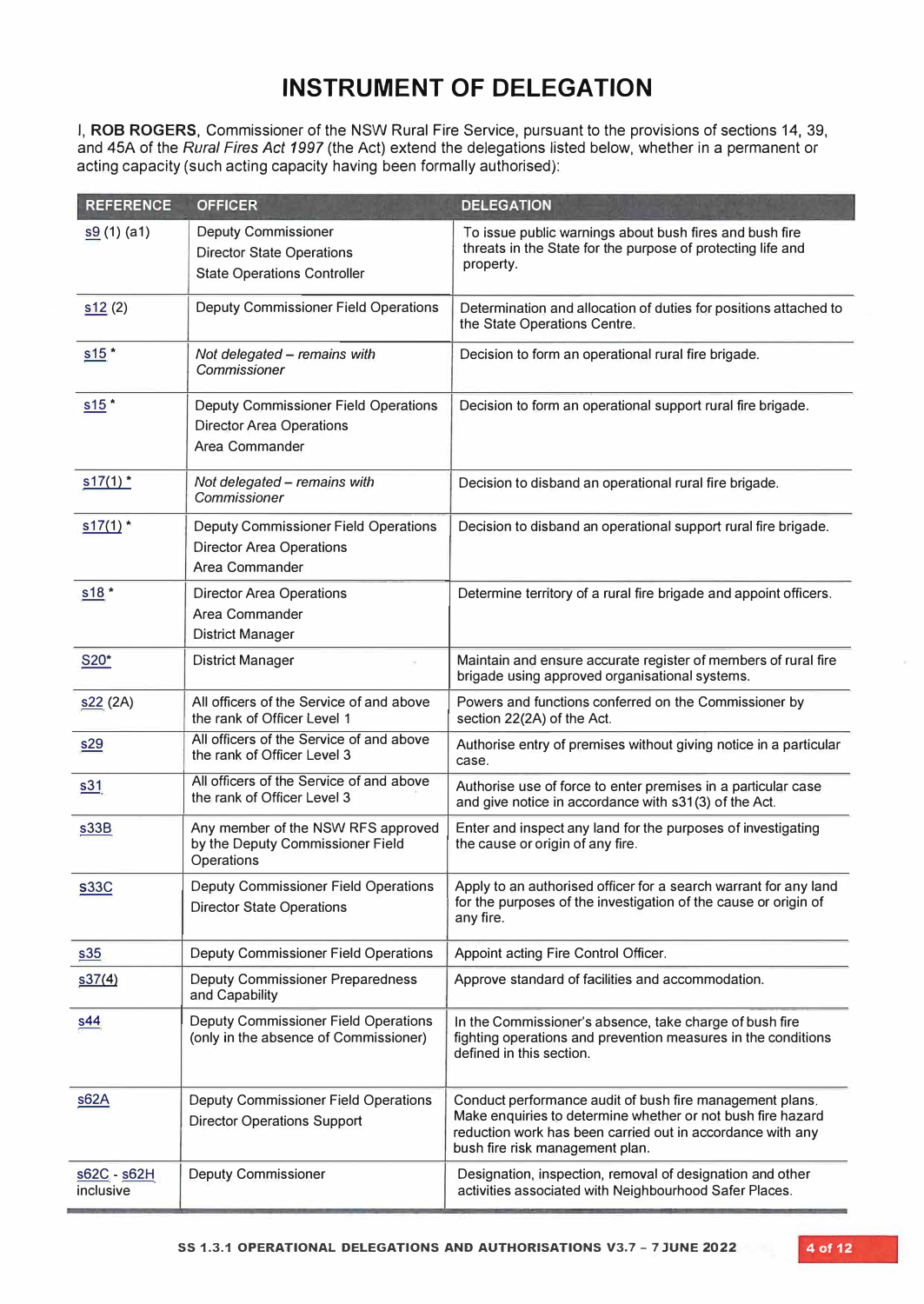| <b>REFERENCE</b>         | <b>OFFICER</b>                                                                                                                                                                                                                                                            | <b>DELEGATION</b>                                                                                                                                                  |  |
|--------------------------|---------------------------------------------------------------------------------------------------------------------------------------------------------------------------------------------------------------------------------------------------------------------------|--------------------------------------------------------------------------------------------------------------------------------------------------------------------|--|
| s62C - s62H<br>inclusive | Any member of the NSW RFS approved<br>by the Deputy Commissioner<br>Preparedness and Capability                                                                                                                                                                           | Inspection and other activities with neighbourhood safer<br>places.                                                                                                |  |
| $s62L - s62ZQ$           | Deputy Commissioner Field Operations                                                                                                                                                                                                                                      | Provide for the establishment, maintenance, protection,<br>certification and registration of fire trails (whether existing or<br>new) and for associated purposes. |  |
| $\underline{s65A}$       | Deputy Commissioner<br>Any member of the NSW RFS approved<br>by the Deputy Commissioner Field<br>Operations                                                                                                                                                               | Perform nominated duties as a hazard management officer<br>under s65A of the Act.                                                                                  |  |
| <u>s68</u>               | <b>Deputy Commissioner</b><br><b>Director Operations Support</b><br><b>Director Community Risk</b>                                                                                                                                                                        | Determine appeals lodged pursuant to s68 of the Act.                                                                                                               |  |
| s70                      | Deputy Commissioner Field Operations<br><b>Director Area Operations</b><br>Area Commander                                                                                                                                                                                 | Carry out bush fire hazard reduction work in default of<br>compliance with a notice issued pursuant to s70 of the Act.                                             |  |
| s70(3)                   | <b>Deputy Commissioner</b><br><b>Director Area Operations</b><br><b>Director Operations Support</b>                                                                                                                                                                       | Authorise the commencement of proceedings to recover<br>expenses of carrying out bush fire hazard reduction work.                                                  |  |
| s73                      | Deputy Commissioner Field Operations<br><b>Director Area Operations</b>                                                                                                                                                                                                   | Carry out bush fire hazard reduction work pursuant to s73 of<br>the Act.                                                                                           |  |
| $s74$ *                  | <b>Director Operations Support</b><br>Area Commander<br><b>District Manager</b>                                                                                                                                                                                           | Prepare bush fire hazard reduction reports.                                                                                                                        |  |
| s74C                     | <b>Deputy Commissioner</b><br><b>Director Community Risk</b><br><b>Director Area Operations</b><br><b>Director Operations Support</b><br>Area Commanders<br>Manager Strategic Hazards<br>Management<br><b>District Manager</b>                                            | Receive bush fire hazard complaints and provide notice in<br>accordance with s74C(4) of the Act.                                                                   |  |
| <b>S74CA</b>             | <b>Deputy Commissioner</b><br><b>Director Community Risk</b><br><b>Director Area Operations</b><br><b>Director Operations Support</b><br>Area Commander<br>Manager Strategic Hazards<br>Management                                                                        | Receive misdirected bush fire hazard complaints in<br>accordance with S74CA of the Act.                                                                            |  |
| <u>s74D</u>              | <b>Deputy Commissioner</b><br><b>Director Community Risk</b><br><b>Director Area Operations</b><br><b>Director Operations Support</b><br><b>Area Commanders</b><br>Manager Strategic Hazards<br>Management<br><b>District Managers</b><br>Hazard Management Officer (HMO) | Investigate and determine bush fire hazard complaints.<br>Authorise entry on to land to investigate complaint.                                                     |  |
| s74E(1)                  | Deputy Commissioner<br><b>Director Community Risk</b><br><b>Director Area Operations</b><br><b>Director Operations Support</b>                                                                                                                                            | Direct Hazard Management Officer to issue and serve notice<br>pursuant to provisions of s66 of the Act.                                                            |  |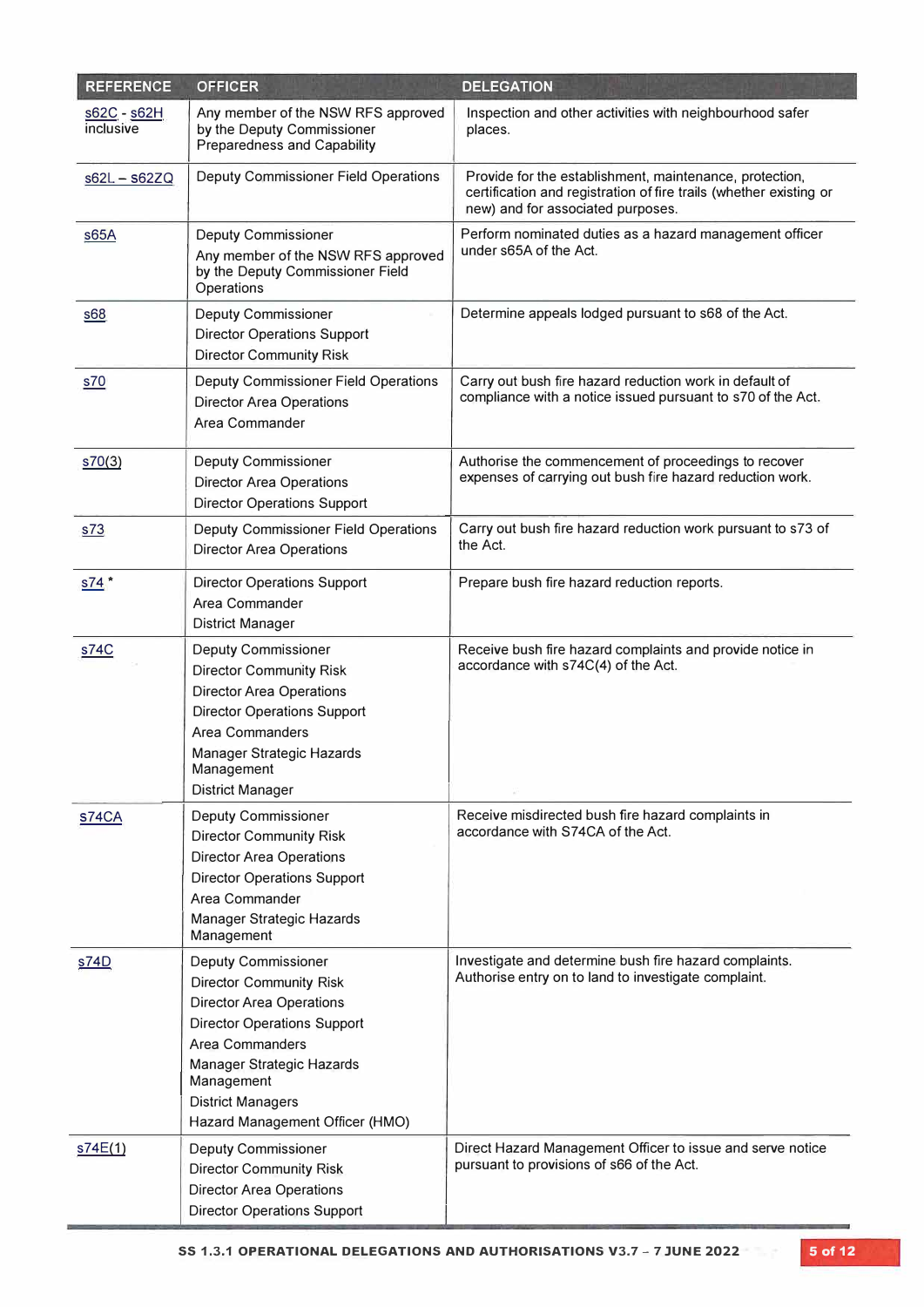| <b>REFERENCE</b> | <b>OFFICER</b>                                                                | <b>DELEGATION</b>                                                             |  |
|------------------|-------------------------------------------------------------------------------|-------------------------------------------------------------------------------|--|
|                  | Area Commander                                                                |                                                                               |  |
|                  | Manager, Strategic Hazards<br>Management                                      |                                                                               |  |
| s74F             | <b>Deputy Commissioner</b>                                                    | Notify complainant of action taken in relation to bush fire                   |  |
|                  | Manager Strategic Hazards<br>Management                                       | hazard complaint.                                                             |  |
|                  | <b>District Manager</b>                                                       |                                                                               |  |
|                  | Area Commander                                                                |                                                                               |  |
|                  | <b>Director Area Operations</b>                                               |                                                                               |  |
|                  | <b>Director Operations Support</b>                                            |                                                                               |  |
| s82              | Deputy Commissioner Field Operations                                          | Vary bush fire danger period.                                                 |  |
| <u>s89</u>       | Deputy Commissioner Field Operations                                          | Issue fire permit.                                                            |  |
|                  | <b>Director Area Operations</b>                                               |                                                                               |  |
|                  | Area Commander                                                                |                                                                               |  |
|                  | <b>District Manager</b>                                                       |                                                                               |  |
|                  | Permit Issuing Officer appointed in                                           |                                                                               |  |
|                  | accordance with provisions of Service<br>Standard 4.2.2                       |                                                                               |  |
| s91              | <b>Deputy Commissioner Field Operations</b>                                   | Cancel or suspend fire permit.                                                |  |
|                  | <b>Director Area Operations</b>                                               |                                                                               |  |
|                  | Area Commander                                                                |                                                                               |  |
|                  | <b>District Manager</b>                                                       |                                                                               |  |
|                  | Permit Issuing Officer appointed in                                           |                                                                               |  |
|                  | accordance with provisions of Service<br>Standard 4.2.2                       |                                                                               |  |
| s93              | Deputy Commissioner Field Operations                                          | Refuse to issue fire permit.                                                  |  |
|                  | <b>Director Area Operations</b>                                               |                                                                               |  |
|                  | Area Commander                                                                |                                                                               |  |
|                  | District manager                                                              |                                                                               |  |
|                  | Permit Issuing Officer appointed in<br>accordance with provisions of Service  |                                                                               |  |
|                  | Standard 4.2.2                                                                |                                                                               |  |
| s94              | Deputy Commissioner Field Operations                                          | Give notice in relation to fire permit.                                       |  |
|                  | Director Area Operations                                                      |                                                                               |  |
|                  | Area Commander                                                                |                                                                               |  |
|                  | <b>District Manager</b>                                                       |                                                                               |  |
|                  | Permit Issuing Officer appointed in                                           |                                                                               |  |
|                  | accordance with provisions of Service<br>Standard 4.2.2                       |                                                                               |  |
| s100B            | Deputy Commissioner Preparedness                                              | Issue bush fire safety authority.                                             |  |
|                  | and Capability<br><b>Director Built and Natural Environment</b>               |                                                                               |  |
|                  | Manager Development Assessment and                                            |                                                                               |  |
|                  | Planning                                                                      |                                                                               |  |
|                  | Manager Planning and Environment                                              |                                                                               |  |
|                  | Services                                                                      |                                                                               |  |
| s100B            | Deputy Commissioner Preparedness<br>and Capability                            | Refuse to issue bush fire safety authority (s100B).                           |  |
| s100F            | Staff members certified in accordance<br>with the provisions of Policy P6.1.3 | Determine application for issue of bush fire hazard reduction<br>certificate. |  |
| s100G            | <b>Director Built and Natural Environment</b>                                 | Determine application for issue of bush fire hazard reduction                 |  |
|                  | <b>Manager Environment Services</b>                                           | certificate.                                                                  |  |
|                  | Staff members certified in accordance                                         |                                                                               |  |
|                  | with the provisions of Policy P6.1.3                                          |                                                                               |  |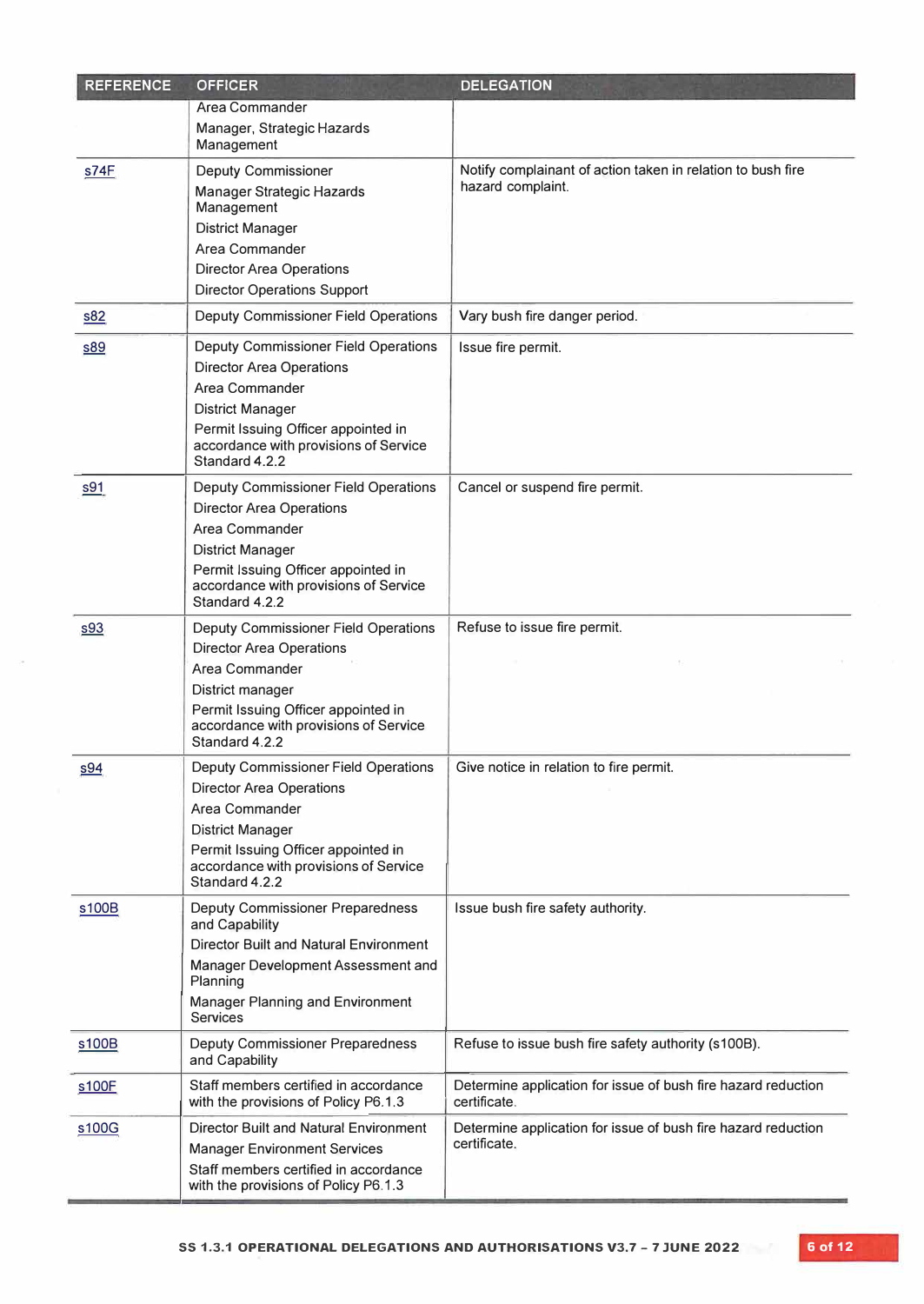| <b>REFERENCE</b>                | <b>OFFICER</b>                                                                                                                                                                                                                                                                                                                                    | <b>DELEGATION</b>                                                                                                                                                                                                         |  |
|---------------------------------|---------------------------------------------------------------------------------------------------------------------------------------------------------------------------------------------------------------------------------------------------------------------------------------------------------------------------------------------------|---------------------------------------------------------------------------------------------------------------------------------------------------------------------------------------------------------------------------|--|
| s <sub>119</sub> (6)            | <b>Deputy Commissioner</b><br><b>State Operations Controller</b><br><b>State Duty Operations Officer</b><br>Major Incident Coordinator<br><b>Director Area Operations</b><br><b>Area Commanders</b><br><b>District Manager</b><br><b>Shift Coordinator Operational</b><br><b>Communications Centre</b><br><b>District Duty Operations Officer</b> | Use fire fighting equipment outside the area of the council in<br>which the equipment is vested.                                                                                                                          |  |
| $Req. 6(1)(b*)$                 | Deputy Commissioner<br><b>Executive Director People and Strategy</b>                                                                                                                                                                                                                                                                              | Determine requirements for attaining membership of a rural<br>fire brigade.                                                                                                                                               |  |
| Reg. 7(1) *                     | District Manager                                                                                                                                                                                                                                                                                                                                  | Vary probationary period.                                                                                                                                                                                                 |  |
| Reg. 7(2) *                     | <b>District Manager</b>                                                                                                                                                                                                                                                                                                                           | Remove name from brigade register.                                                                                                                                                                                        |  |
| Reg. 8(1) *                     | District Manager                                                                                                                                                                                                                                                                                                                                  | Remove name from brigade register.                                                                                                                                                                                        |  |
| Reg. 8(2) *                     | Area Commander<br><b>Director Area Operations</b>                                                                                                                                                                                                                                                                                                 | Remove name from brigade register.                                                                                                                                                                                        |  |
| Reg. 8(3) *                     | <b>Deputy Commissioner</b><br><b>Executive Director People and Strategy</b><br><b>Director Area Operations</b><br>Area Commander<br><b>District Manager</b>                                                                                                                                                                                       | Form opinion as to whether a person is no longer a fit and<br>proper person to be a member of a rural fire brigade in<br>circumstances set out in regulation 8(3) and remove that<br>person's name from brigade register. |  |
| Reg. 8(4) *                     | <b>Director Area Operations</b><br>Area Commander<br><b>District Manager</b>                                                                                                                                                                                                                                                                      | Give notice prior to removing a person's name from brigade<br>register.                                                                                                                                                   |  |
| <b>Reg. 9</b>                   | Any member of the NSW RFS<br>appointed by the Commissioner                                                                                                                                                                                                                                                                                        | Conduct and determine appeals relating to membership in<br>circumstances where the Commissioner is the appropriate<br>appeal authority.                                                                                   |  |
| Req 11 (2)(3)*                  | Deputy Commissioner<br><b>Executive Director</b>                                                                                                                                                                                                                                                                                                  | Determine appeals concerning disciplinary action.                                                                                                                                                                         |  |
| Reg. 33*                        | <b>District Manager</b><br>Manager, Strategic Hazards<br>Management<br><b>Director Area Operations</b><br>Area Commander                                                                                                                                                                                                                          | Provide copy of bush fire hazard reduction notice to<br>designated entities.                                                                                                                                              |  |
| Reg 35#                         | <b>District Manager</b>                                                                                                                                                                                                                                                                                                                           | Give notice of issue of fire permit.                                                                                                                                                                                      |  |
| Reg. Schedule<br>$2$ cl $3$     | Any member of the NSW RFS approved<br>by the Deputy Commissioner Field<br>Operations and accredited by the NSW<br>Infringement Processing Bureau                                                                                                                                                                                                  | Issue penalty notices pursuant to Schedule 2 of the Rural<br>Fires Regulation 2022 - Penalty Notice offences                                                                                                              |  |
| <b>RFDSA</b><br>Clause $9.1(d)$ | <b>Director Area Operations</b><br>Area Commander                                                                                                                                                                                                                                                                                                 | Approve nomination of RFS staff member as member of the<br>Liaison Committee.                                                                                                                                             |  |
| <b>RFDSA</b><br>Clause 12.1     | Area Commander<br><b>District Manager</b>                                                                                                                                                                                                                                                                                                         | Submission of an annual report (against the RFDSA) to the<br>Council/s.                                                                                                                                                   |  |
| SS 2.1.2<br>Clause 2.8          | Area Commander                                                                                                                                                                                                                                                                                                                                    | Exceptional Circumstances provisions within SS 2.1.2 Brigade<br>Constitution to maintain RFB business.                                                                                                                    |  |

#### **NOTES**

1. The delegations extended in relation to those sections of the Act marked with an asterisk (\*) only have effect where the relevant local authority and the Commissioner have agreed in accordance with the provisions of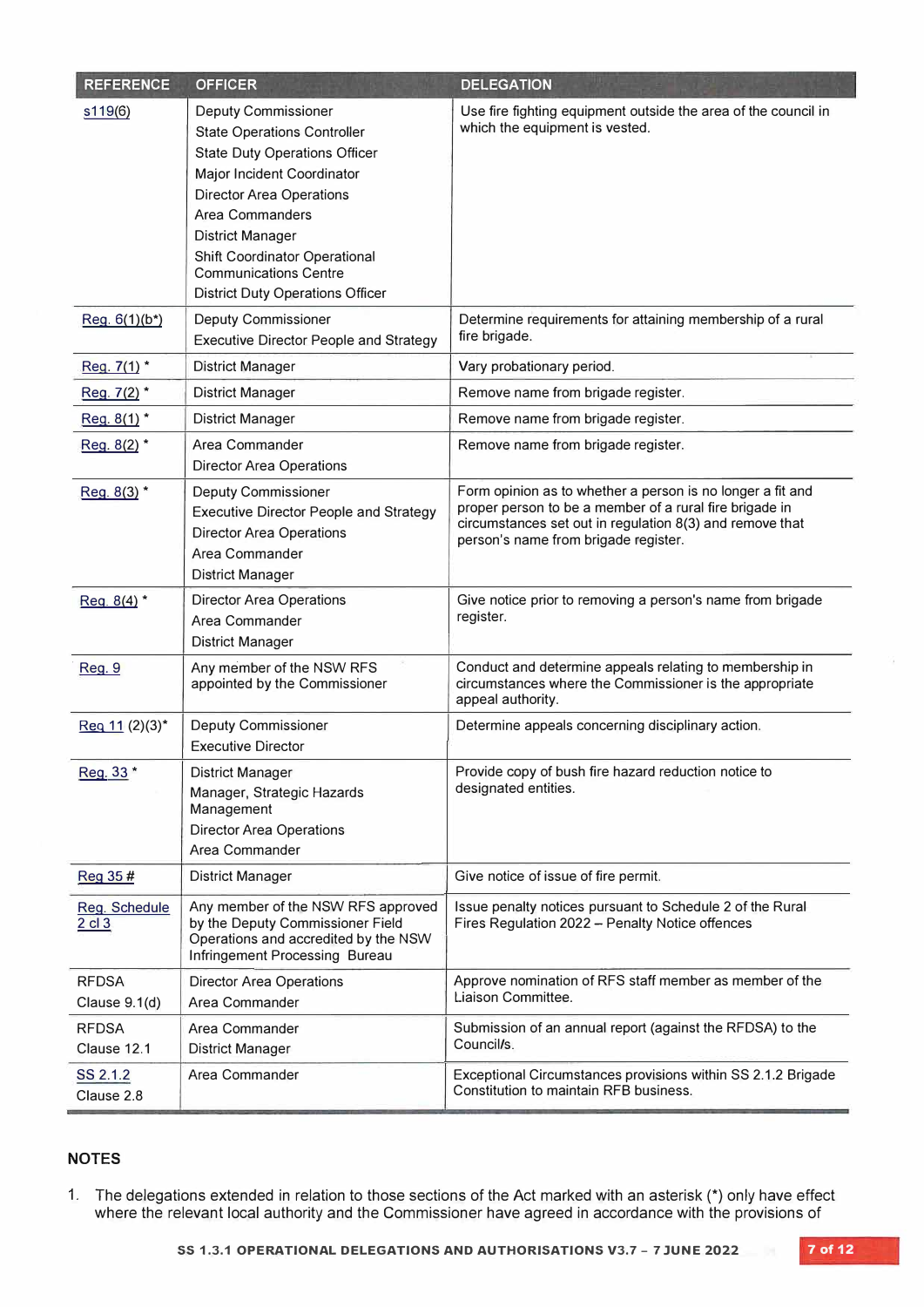section 12A of the Act that the function specified should be exercised by the Commissioner on behalf of the local authority.

- 2. The delegations extended in relation to those sections of the Act marked with a hash (#) refer to functions which may, depending upon the particular circumstances, be exercised by either a local authority or the Commissioner. In as far as those occasions when the function may be exercised by a local authority are concerned, the delegation will only have effect where the relevant local authority and the Commissioner have agreed in accordance with the provisions of section 12A of the Act that the function specified should be exercised by the Commissioner on behalf of the local authority.
- 3. For the purpose of this Service Standard and related documents District Manager includes a Team or Zone Manager.
- 4. A reference to a District Manager in this delegation refers to the District Manager for the relevant rural fire district.
- 5. A reference to a Fire Control Officer (FCO) in this Service Standard and related documents refers to a District Manager.

**Rob Rogers AFSM** Commissioner

**DATED this 7**

day of  $\bigcup_{u \in \mathcal{U}} \bigcap_{v \in \mathcal{U}} \bigcap_{v \in \mathcal{U}} \bigcap_{v \in \mathcal{U}} \bigcap_{v \in \mathcal{U}} \bigcap_{v \in \mathcal{U}} \bigcap_{v \in \mathcal{U}} \bigcap_{v \in \mathcal{U}} \bigcap_{v \in \mathcal{U}} \bigcap_{v \in \mathcal{U}} \bigcap_{v \in \mathcal{U}} \bigcap_{v \in \mathcal{U}} \bigcap_{v \in \mathcal{U}} \bigcap_{v \in \mathcal{U}} \bigcap_{v \in \mathcal{U}} \bigcap_{v \in \mathcal{U}} \bigcap_{v$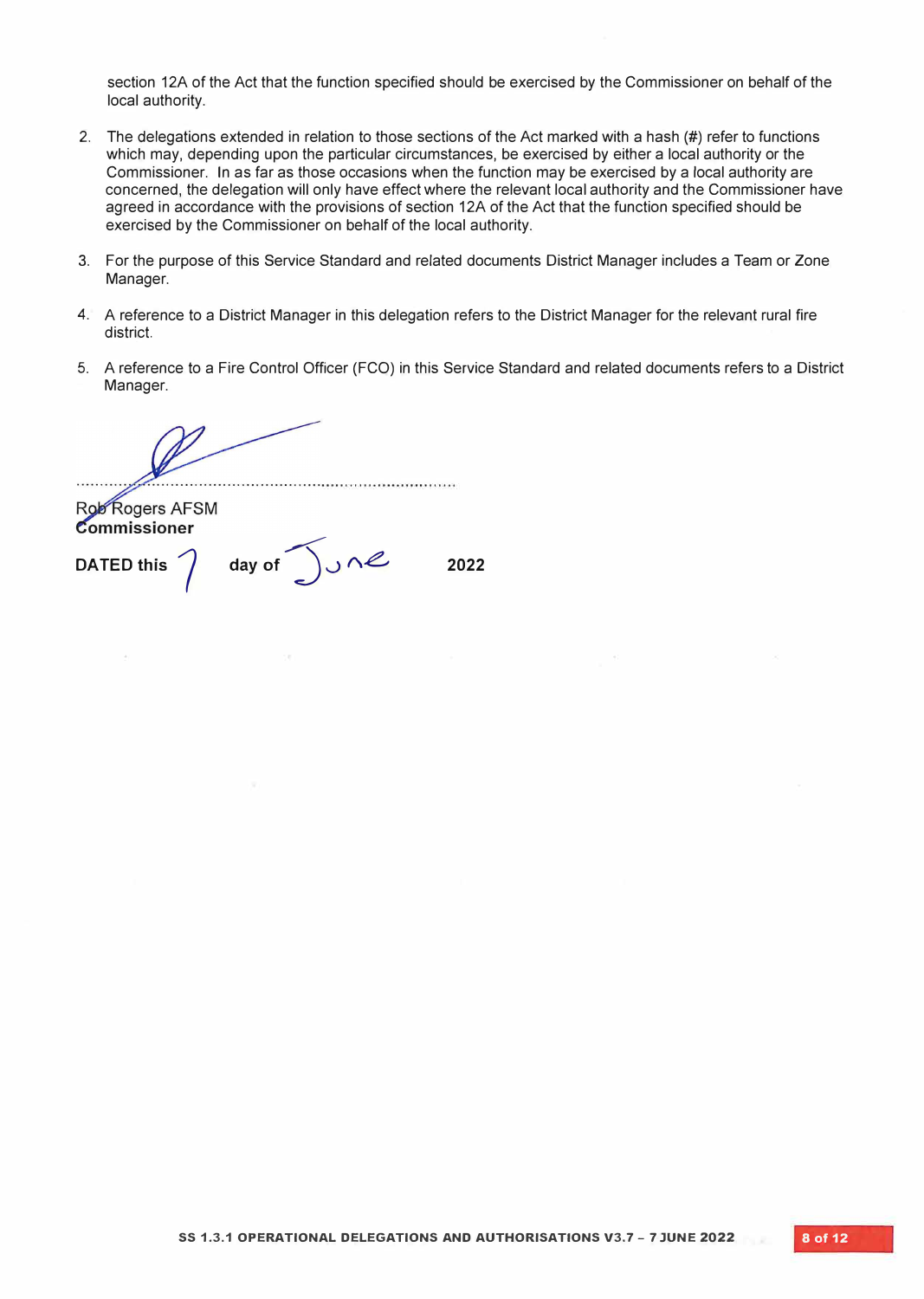I, **ROB ROGERS,** Commissioner of the NSW Rural Fire Service, pursuant to the provisions of section 2.29 of the *Environmental Planning and Assessment Act 1979* extend the delegations listed below to the persons holding the offices as listed below, whether in a permanent or acting capacity (such acting capacity having been formally authorised by the immediate superior of the officer holder):

| <b>REFERENCE</b>                                                                                     | <b>OFFICER</b>                                                                                                                                                                                                      | <b>DELEGATION</b>                                                                                                                                                                   |
|------------------------------------------------------------------------------------------------------|---------------------------------------------------------------------------------------------------------------------------------------------------------------------------------------------------------------------|-------------------------------------------------------------------------------------------------------------------------------------------------------------------------------------|
| Section 4.14<br>Consultation<br>and<br>development<br>consent—<br>certain bush<br>fire prone<br>land | Deputy Commissioner<br>Director Built and Natural Environment<br>Manager Development Assessment and<br>Planning<br><b>Manager Planning and Environment</b><br><b>Services</b><br>Team Leader Development Assessment | Provide advice concerning measures to be taken with respect<br>to a development on bush fire prone land to protect persons,<br>property and the environment from bush fire.         |
| Section 5.5                                                                                          | Deputy Commissioner                                                                                                                                                                                                 | Act as determining authority of REFs (Review of Environmental<br>Factors).                                                                                                          |
| Section 10.3                                                                                         | Deputy Commissioner                                                                                                                                                                                                 | Designation of land within an area of Council, to be bush fire<br>prone land having regard to the Bush Fire Risk Management<br>Plan, and Certification of Bush Fire Prone Land map. |

. . . . . . . . . . . . . . . **Rob Rogers AFSM Commissioner** day of  $\int$   $\int$ **DATED this / 2022**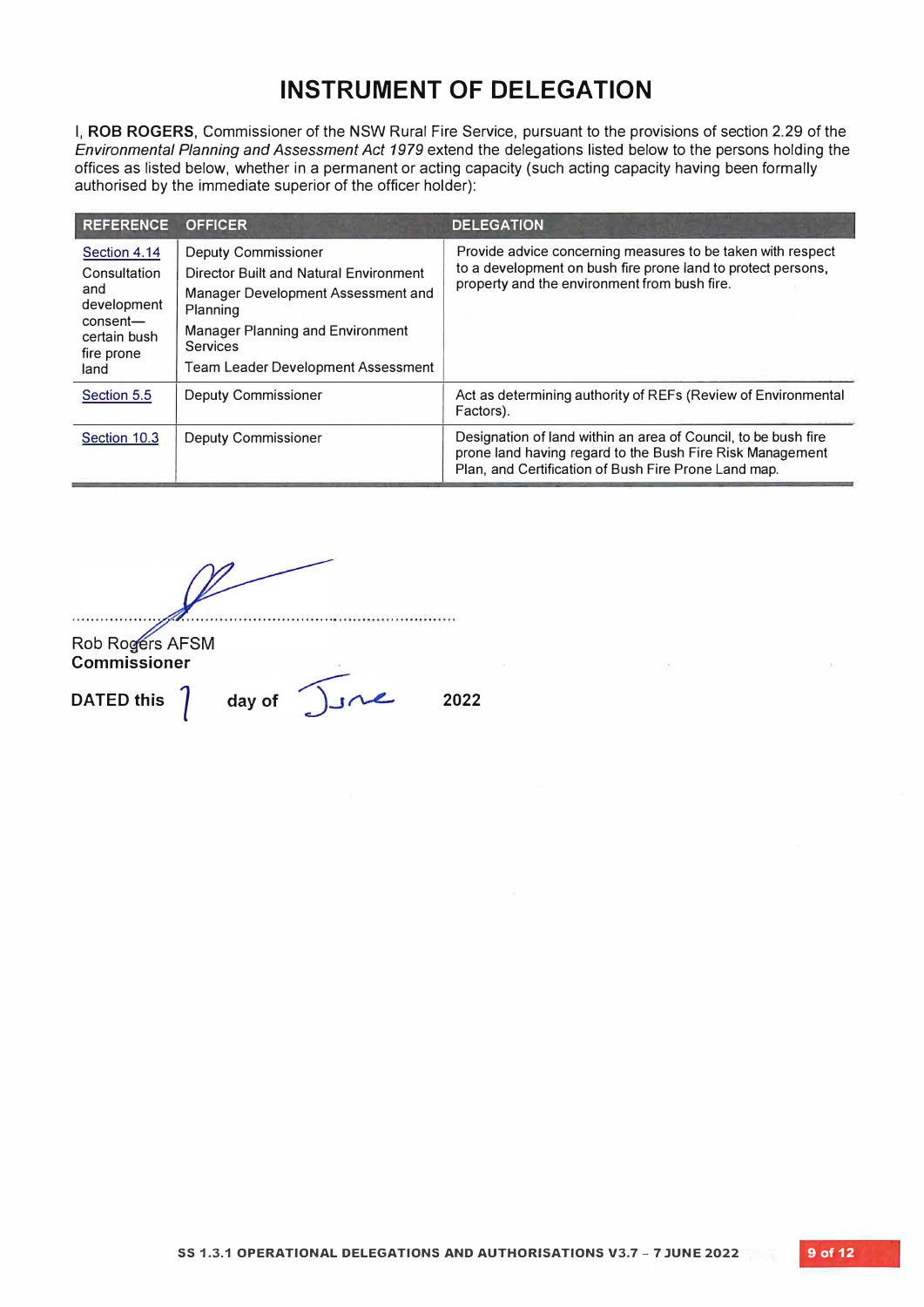I, **ROB ROGERS,** Commissioner of the NSW Rural Fire Service, pursuant to the provisions of section 60H of the *State Emergency and Rescue Management Act 1989* extend the delegation listed below to the persons holding the offices as listed below, whether in a permanent, acting or operational capacity (such acting capacity having been formally authorised by the immediate superior of the officer holder):

| <b>REFERENCE</b>                                                                                   | <b>OFFICER</b>                                                                                                                                                          | <b>DELEGATION</b>                                                                                                                                                                                    |
|----------------------------------------------------------------------------------------------------|-------------------------------------------------------------------------------------------------------------------------------------------------------------------------|------------------------------------------------------------------------------------------------------------------------------------------------------------------------------------------------------|
| Section 60H<br>Certificate<br>evidence that<br>employee<br>took part in<br>emergency<br>operations | <b>Director State Operations</b><br><b>Director Area Operations</b><br>Area Commanders<br>District Manager<br>Incident Controller<br><b>State Operations Controller</b> | Issue a certificate to the effect that a NSW Rural Fire Service<br>member took part in particular emergency operations carried<br>out by the NSW Rural Fire Service in respect of that<br>emergency. |

**Rob Rogers AFSM Commissioner DATED this { day of**  *,..,..-:--* $\int$ *J*  $\cap$  **e** 2022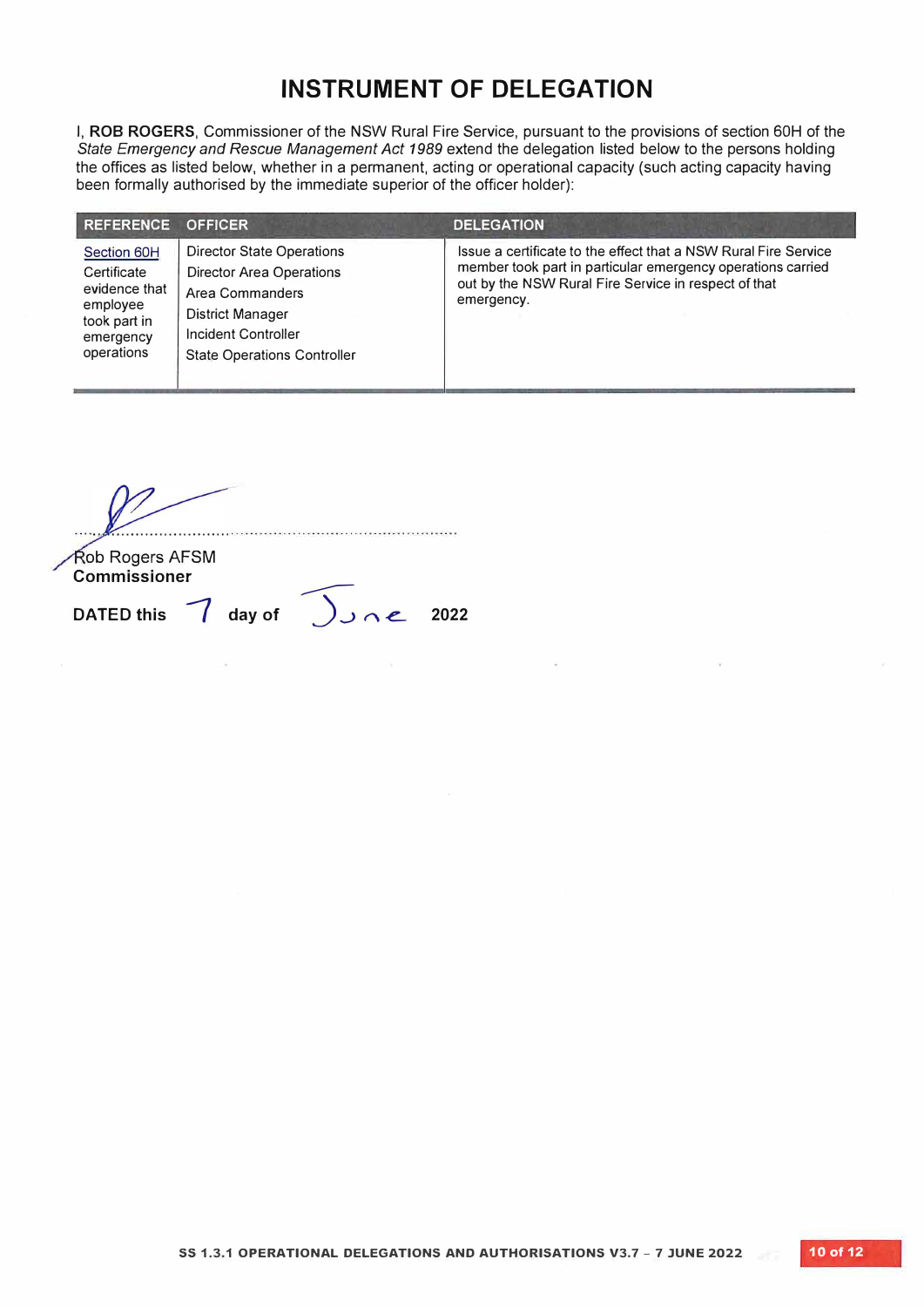I, **Steph Cooke MP,** Minister for Emergency Services and Resilience and Minister for Flood Recovery, pursuant to the provisions of section 99 of the *Rural Fires Act 1997,* extend the delegation listed below to the persons holding the offices as listed below, whether in a permanent, acting or operational capacity (such acting capacity having been formally authorised by the immediate superior of the officer holder):

| <b>REFERENCE</b> | <b>OFFICER</b>                      | <b>DELEGATION</b>                                                    |
|------------------|-------------------------------------|----------------------------------------------------------------------|
| Section 99       | Commissioner                        | Declare a total fire ban for part or parts of the State as           |
| Total fire       | Deputy Commissioner (In the absence | specified in the declaration, if it is necessary or expedient in the |
| bans             | of the Commissioner only)           | interests of public safety to do so.                                 |

**Hon** Steph Cooke **MP Minister for Emergency Services and Resilience Minister for Flood Recovery** 

 $D$ ATED this  $2\pi$  day of  $\int$   $M$   $\mu$  <sup>2022</sup>